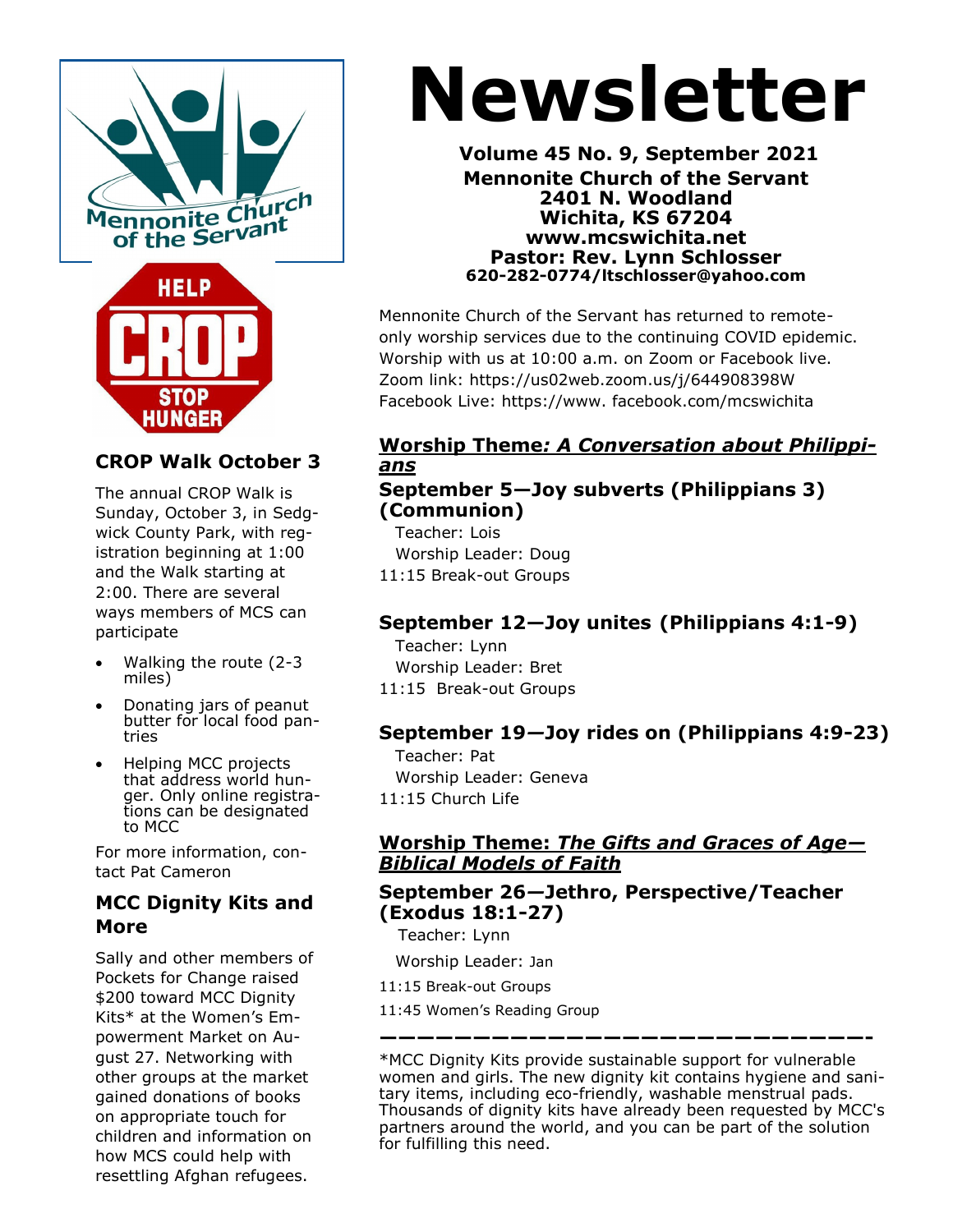# **KIPCOR Lecture September 30**

Save the date: Mark McCormick, director of strategic communications for the ACLU of Kansas, will give the next Kansas Institute for Peace and Conflict Resolution (KIPCOR)Peace Lecture, Thursday, Sept. 30, on the Bethel campus as part of Bethel's Fall Festival. Details to come!

# **Detention Center Chaplain Tells His Story**

Luis Alvarado is a chaplain at an immigration detention center in Texas, where he ministers to Christians and non-Christians alike. Through his work, he had met many immigrants, who have shared their stories and made him a better person. Read more about Alvarado's encounters here: [https://](https://mennoniteusa.us1.list-manage.com/track/click?u=97f16d9c230780d6354d01572&id=57dc2afe0b&e=fd837cb6fb)

[www.mennoniteusa.org/news/luis](https://mennoniteusa.us1.list-manage.com/track/click?u=97f16d9c230780d6354d01572&id=57dc2afe0b&e=fd837cb6fb)-alvaradochaplain-at-south-texas-[detention](https://mennoniteusa.us1.list-manage.com/track/click?u=97f16d9c230780d6354d01572&id=57dc2afe0b&e=fd837cb6fb)-complex/.

## **Shareholder Advocacy**

Shareholders are partial owners of the companies in which they hold shares. How can shareholders use this power to make a difference? Read about the power of shareholder advocacy in Chris Meyer's blog, "Shareholder advocacy: a positive use of power." [https://](https://www.mennoniteusa.org/menno-snapshots/shareholder-advocacy-a-positive-use-of-power/) [www.mennoniteusa.org/menno](https://www.mennoniteusa.org/menno-snapshots/shareholder-advocacy-a-positive-use-of-power/)-snapshots/ [shareholder](https://www.mennoniteusa.org/menno-snapshots/shareholder-advocacy-a-positive-use-of-power/)-advocacy-a-positive-use-of[power/](https://www.mennoniteusa.org/menno-snapshots/shareholder-advocacy-a-positive-use-of-power/)

# **Alternative Gift Market. Nov. 13**

Change your gift-giving to change the world, Attend Wichita's 27th annual Alternative Gifts Market, Saturday, November 13, 10 a.m.-4 p.m, at Hillside Christian Church, 8330 E. Douglas. Gift options include donations for MCC Dignity Kits and for Project 26-More Than a Survivor for Haiti. Also featured will be jewelry made by Vangie and ornaments made by Pockets for Change.

# **Immigration Welcome Week**

Immigration Support Services Network (ISSN) will be organizing the City of Wichita's Welcoming Week 2021 - #WWW21 -- from September 10 to 18, with a finale celebration on Saturday, September 25, 2021. We hope you can join us!

Welcoming Week is a time for community organizations, partners and allies to affirm the benefits of welcoming everyone. Wichita will be one of several hundred communities across the nation recognizing that being a welcoming and inclusive community strengthens our city economically, socially, and culturally.

There will be three major events to bring together Wichita's newcomers, immigrants, refugees, and long-time residents in a spirit of unity to develop greater understanding, appreciation, and mutual support.

1. #WWW2021 Immigrant Business Week (9/10-9/18), A FaceBook event (Link: https://fb.me/e/13aKtdqm0) A virtual showcase of the City of Wichita's Immigrant Businesses.

2. #WWW2021 ISSN Resource Fair (2 Dates) A virtual and interactive presentation of resources, organizations, non-profit agencies, and businesses in the City of Wichita who welcome and serve our newcomers. Tues. 9/14 (10 am-Noon) Facebook Event Link: https://fb.me/e/2C2v9L09V Thurs. 9/16 (1pm -3pm) Facebook Link: https://fb.me/e/1BOIgQspT

3. #WWW2021 Multicultural Night (Sat. 9/25 at 6:30 pm) – Online and On-site. A celebration of the City of Wichita's Diverse multicultural and international community. This event is a fund-raiser for the Immigrant Scholarship Program, Tickets (Covid 19 Community of Care measures required for entry): https://donorbox.org/www2021-multicultural -night; FaceBook Event Link: https://fb.me/ e/48XIB304x. .



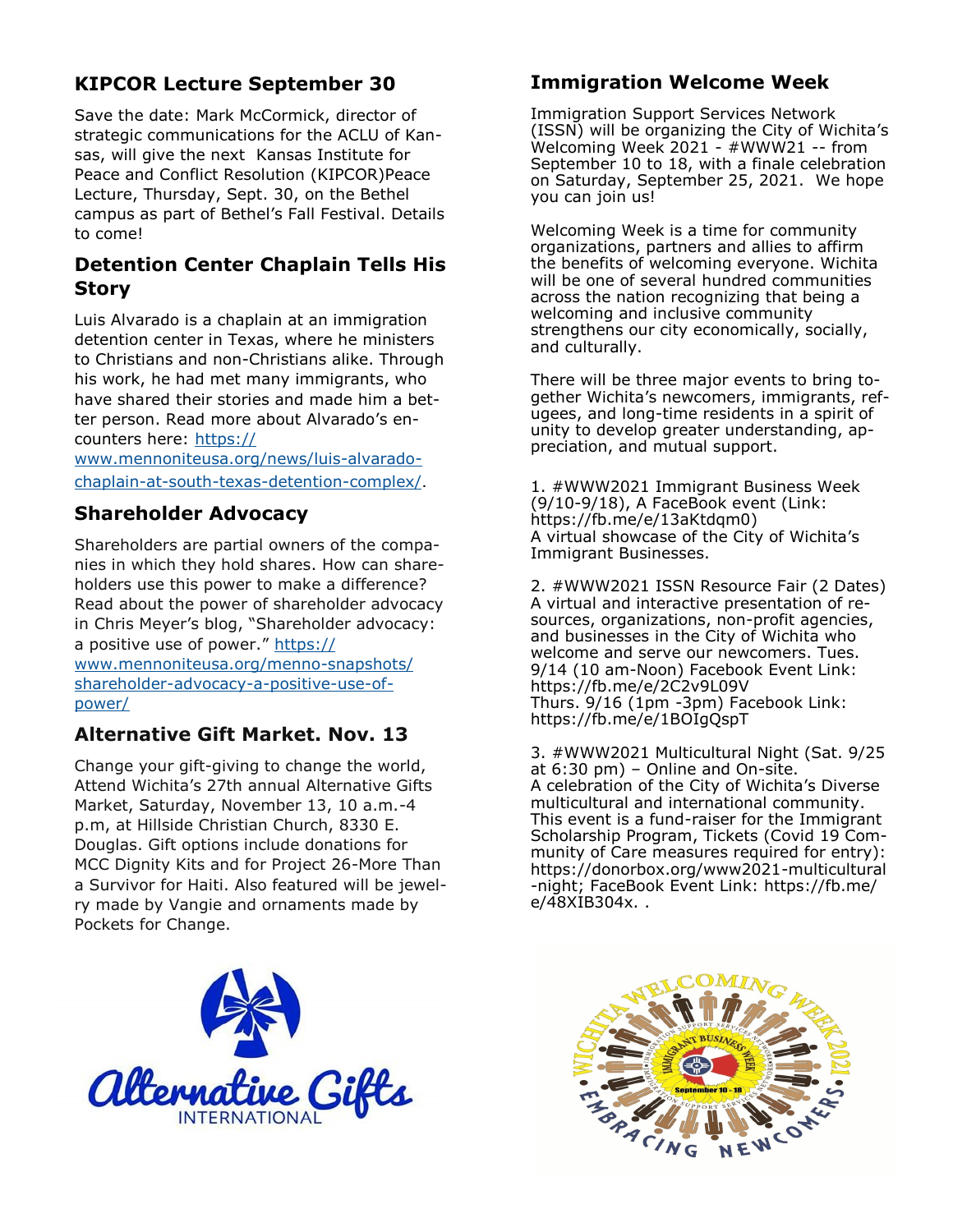# **How America Fractured into Four Americas**

Jerry Truex

Over the last few years, I am surprised by people who criticize me for being a radical leftist who wants to tear down the country, whereas I see myself as a moderate, traditional, liberal, democrat with a postmodern engine under the hood.

I have also been baffled by "right-wingers" who espouse liberal Enlightenment principles, like liberty, equality, and objective rationality, which I value, but never vote the way I do.

The mystery deepens when I listen to Trump Republicans who are clueless about Reaganomics and the Bush-Cheney neocon empire builders. What is happening? Has social media and Zuckerberg's algorithmic trash bin destroyed America's political coherence and continuity?

If you have been baffled by similar dialogical encounters with your family or friends, you might be interested in an article that helped me. George Parker's *How America Fractured into Four Americas*, published in the July/August edition of *The Atlantic*, provides a four-fold typography for keeping political identities and commitments in their respective playpens.

Parker's four-fold typology, which he calls "national narratives," shows us that chaos, whether in physics or politics, has predictable patterns. It explains why some people mistakenly put "Smart America" and "Just America," which are opposed in many ways, in the same "leftist" camp. It describes why "Free America" is not "Real America," even though both claim the conservative throne.

Here is my summary of Parker's lengthy article.

**1. Free America** is the narrative of the conservative movement of the Republican Party beginning in the 1970s and epitomized by Ronald Reagan. Here we find traditionalists, anti-Communists, and many Libertarians. With their insistence on freedom, they could claim Locke, Jefferson, the classical liberal tradition, and the Neoliberal economic tradition of Reagan, Volker, and Thatcher. Friedrich Hayek's *The Road to Serfdom*, Ayn Rand's *Atlas Shrugged*, and Milton and Rose Friedman's *Free to Choose* express many of the values of Free America. Newt Gingrich's revolution energized this narrative in the 90s along with popular talk radio and cable news.

The narrative was passed from William F. Buckley to Anne Coulter to Sean Hannity, while political implementation moved from Reagan to Gingrich to Ted Cruz. More recently, the stress on freedom *from* government coupled with growing resentment *toward* government led to an insurgent mindset with slogans like "Don't tread on me" and the breach of the Capitol Building on January  $6<sup>th</sup>$ .

**2. Smart America** is a narrative embraced by college-educated, high-tech, salaried professionals who dominate the top 10 percent of American incomes. They are not nationalistic but have a national narrative that embraces capitalism and the principle of meritocracy, the belief that your talent and effort should determine your reward.

However, they also agree that racial injustice and economic inequality demands remedies, such as affirmative action, the need for a social safety net, living wages, and government spending on education and health care. They form a new hereditary class structure of educated professionals who pass on their money, connections, ambitions, and work ethic to their children.

They generally associate with the Democratic Party, though not always. Since they connect through the internet, air travel, and global relationships and investments, they have withdrawn from national life and don't see the point in patriotism.

**3. Real America** is the narrative backbone of hardworking, very patriotic, very pro-America people, many of whom run our factories, teach our kids, grow our food, and fight our wars. Sarah Palin represented this trend with her plain language, charismatic Christianity, long struggles in college, workingclass commitment, five children with one pregnant unwed teenage daughter, gun-toting hunting poses, and commercial fishing husband. She was John the Baptist to the coming of Trump. (cont'd next page)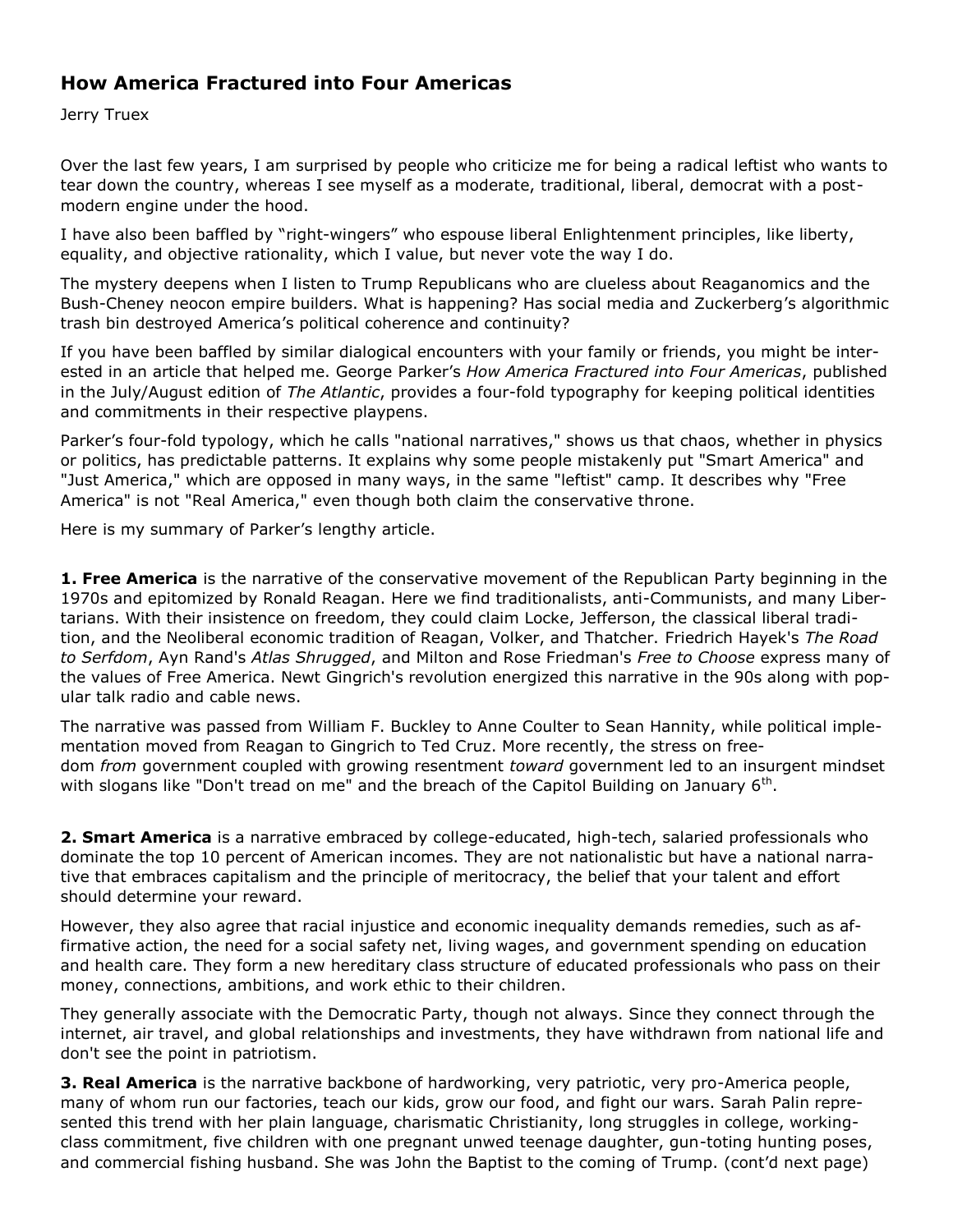This tradition has deep roots in America as seen in Andrew Jackson's championing of the "humble members of society—the farmers, mechanics, and laborers," the Real Americans of that age. This narrative has an anti-intellectual bias that distrusts political specialization, educated elites, and even scientific expertise. Evangelical and fundamentalists Christians gravitate to this narrative and the belief that truth is simple, and it doesn't come in shades of gray.

"The narrative of Real America is white Christian nationalism," writes Parker. It embraces purity, national isolation and is hostile to international treaties and international humanitarianism. The enemy is immigration, NAFTA, multinational corporations, and big government. In the restaurants of Real America, Fox New airs nonstop.

When Trump ran for president, the party of Free America collapsed, and Real America got its legs to stand up to globalization, immigrants, government elites (the deep state), and a government that did not look out for them. For Real America, Trump's insults were refreshing, even exhilarating, because it was a kind of revenge against the way government elites and the expert class saw them. Trump's ability to whip up mass hysteria, even his use of lies to attack the enemies of Real America, got rid of the shame and gave Real America the glory it deserved.

**4. Just America** represents a new generation, most of whom are under 35, for which the ideals of the other national narratives have little or no meaning. They reject traditional American beliefs that hard work can achieve anything, that democracy and capitalism are the best systems, that America is the leader of the free world. The bland promises of middle-aged liberals make them furious because they see no progress in the entrenched system of American politics. For this group, reforming American is not the answer. What is needed is a revolt. Something is deeply wrong with America. Parker writes, "In some versions of the narrative, the country has no positive value at all—it can never be made better."

Hence, the ideas of the Frankfurt School, French postmodernism, identity politics, and Critical Theory are overturning the values of the Enlightenment: objectivity, rationality, science, equality, and freedom are viewed as ideological tools used by the dominant group to subjugate others.

Their aim is to dismantle the rigid hierarchy of America — typified by white supremacy, patriarchy, homophobia, transphobia, plutocracy, environmental destruction, and drones — by upending the dominant narrative of American exceptionalism by telling it from entirely different perspectives, which is what the BLM movement and the *1619 Project* attempts to do.

# **Change --Keeping up with the Times**

Sally Huber

Filling the Gap was originally designed to provide lunch for hungry kids during the gap between the time the Summer lunch programs end and school begins. This year because of the COVID virus there were a lot of changes. The government took over. Not that we don't appreciate their help, but the FTG model doesn't fit any more.

There was very little advertising. Although Hilltop Church did their a great job recruiting kids, it didn't work as well. Last Spring we had 70 kids; this Summer only 19. Each kid got a box containing 5 meals and 5 breakfast items and 10 shelf stable milk cartons. The churches that had school supplies and books had to have those tables in a separate area of the parking lot. And the kids weren't allowed to play or do crafts. Just cars driving through. Heaven forbid that the neighborhood kids might hang around and build a relationship with the church.

The government even sent surveyors to watch us. We didn't cheat. They really emphasized the fact that all kids were served regardless of race, creed, etc. Yet the surveyors marked the ethnicity of the kids on their tally sheets, maybe to show which groups were served in order to get future grants. Maybe this was a form of discrimination in itself. (continued on next page)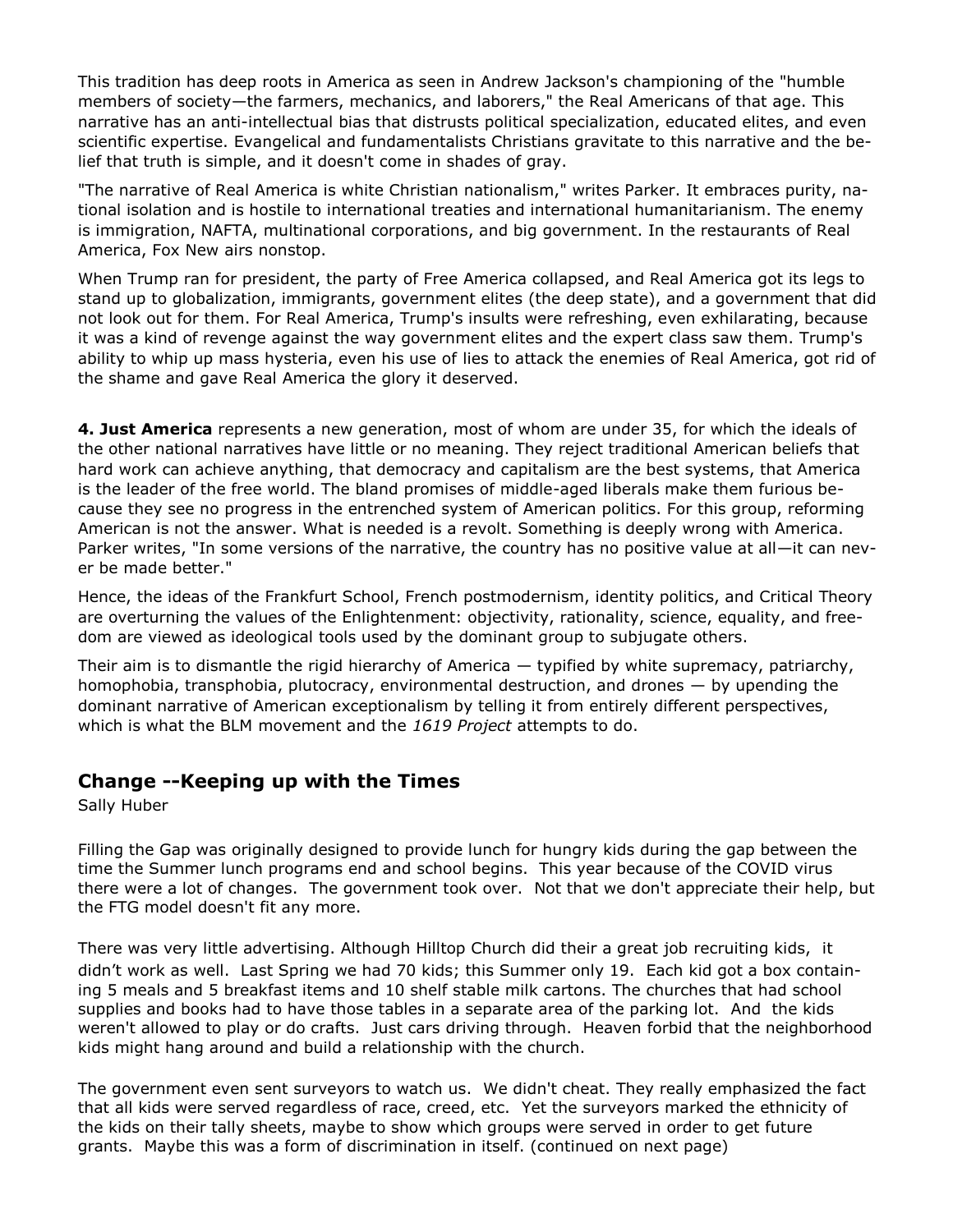I was prepared to write to the Legislators and call all the news editors and protest. But a I decided that instead of fussing about changes, we need to design a new program to meet the changes and new needs of the kids. Change is the only thing constant in life.

The new program will provide food for those parents who don't have custody of their kids on the particular day we serve. And families that work, so they can't drive the kids through. And families that don't have access to transportation on the day we serve. All those kids were left out this summer. Maybe the new model will even provide diapers, or soap, or a new pair of socks for the first day of school.

This is true for our Sunday School also. Instead of fussing about temporarily not being able to meet in person, we need to adjust to the new model. We need to be careful not to lose contact with the individual kids.

The new model that the Shepherds have planned is a good one. So far I have 8 kids on my list to send stories to each week. Do you have kids that you want to add to the list? Feel free to send stickers, balloons and cards to the kids also.

Thank you

# **Mennonite Church of the Servant Financial Narrative As of July 2021**

| We collected:                     |             |               |
|-----------------------------------|-------------|---------------|
| <b>Budget Offerings -</b>         | \$25,901.56 |               |
| <b>Designated Offerings</b>       |             |               |
| In-kind Donation -                | 456.86      |               |
| Retreat -                         | 68.00       |               |
| <b>Sharing Fund Donations -</b>   | 100.00      |               |
| Total income                      |             | \$26,526.42   |
| We spent offerings on:            |             |               |
| Conference Support-               | \$637.69    |               |
| Congregational Enrichment-        | 618.12      |               |
| Leadership-                       | 17,778.25   |               |
| Meeting House -                   | 6,82.26     |               |
| <b>Operating Expense</b>          | 837.40      |               |
| <b>Sharing Fund</b><br>$\sim$ $-$ | 50.00       |               |
| Retreat -                         | 75.00       |               |
| Total expense                     |             | (26, 822.72)  |
| We paid down our loans            |             | (3,508.29)    |
| We spent more than we collected   |             | \$ (3,804.59) |